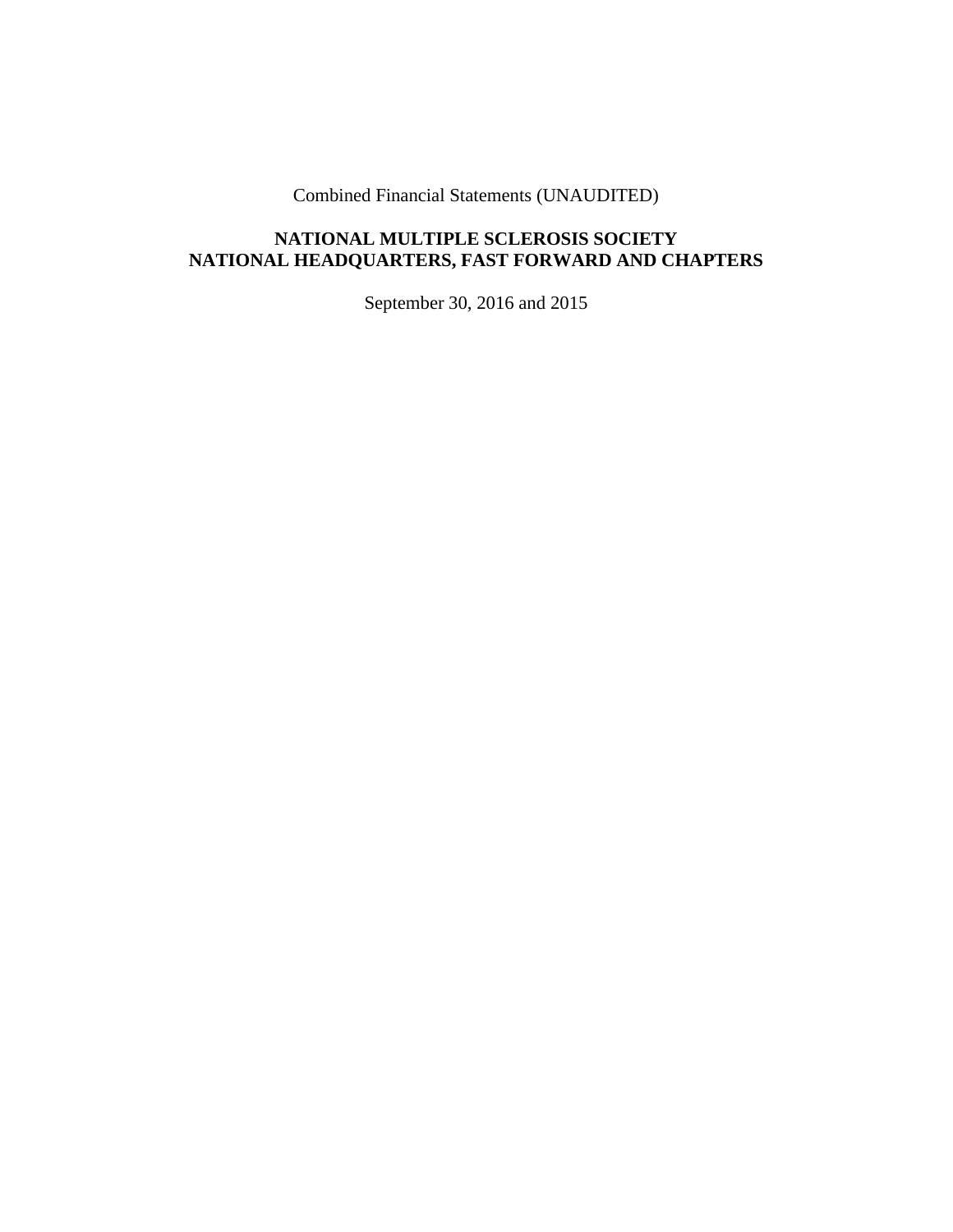# **TABLE OF CONTENTS**

|                                                                                         | Page(s) |
|-----------------------------------------------------------------------------------------|---------|
| <b>Combined Financial Statements:</b>                                                   |         |
| Combined Statement of Financial Position as of September 30, 2016, and 2015 (UNAUDITED) |         |
| Combined Statements of Activities September 30, 2016, and 2015 (UNAUDITED)              |         |
| Combined Statements of Functional Expenses September 30, 2016, and 2015 (UNAUDITED)     |         |
| Notes to Combined Financial Statements (UNAUDITED)                                      | $6-16$  |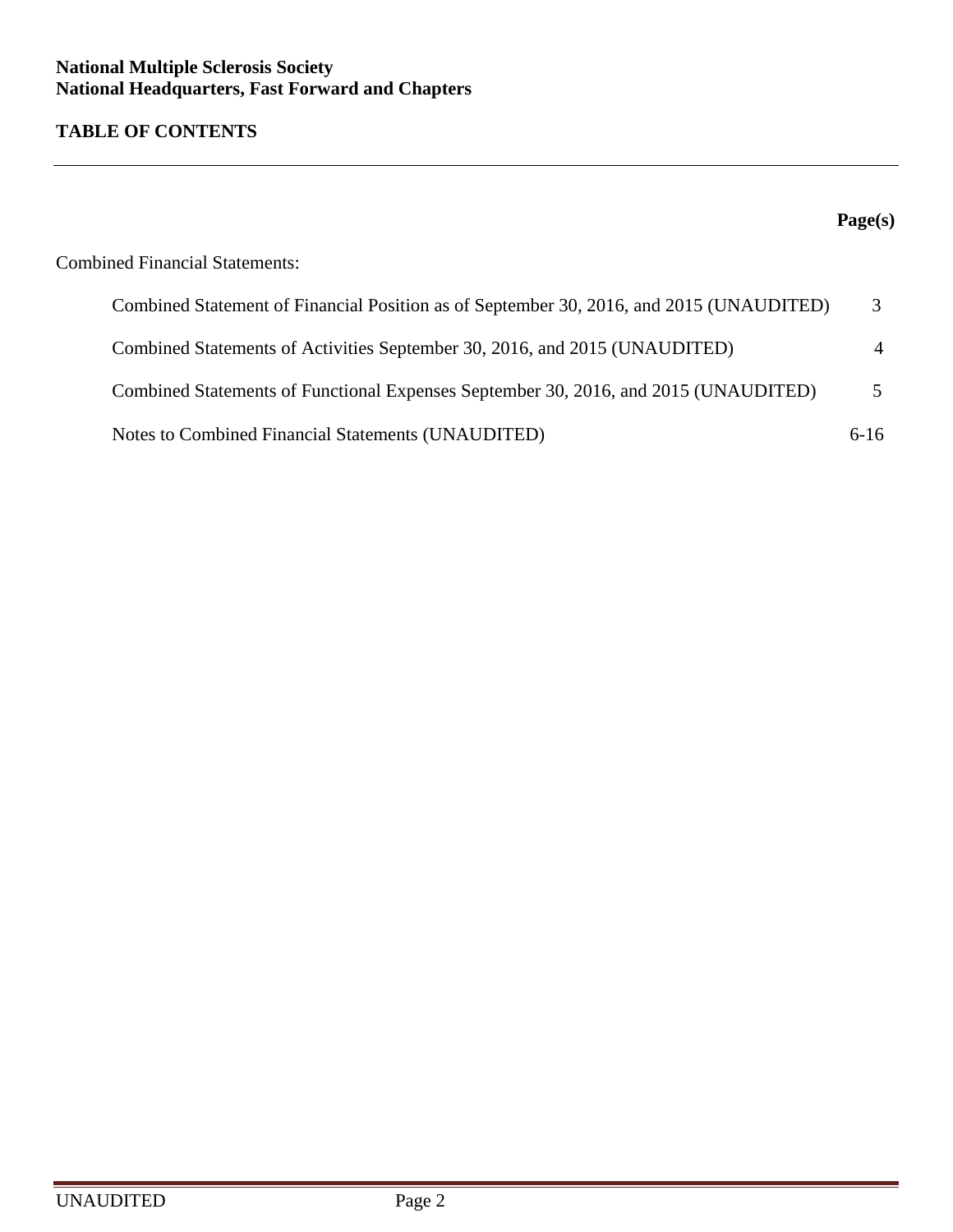### **National Multiple Sclerosis Society National Headquarters, Fast forward, and Chapters Notes to Combine Financial Statements (UNAUDITED) September 30, 2016 and 2015**

|                                                                               | 2016 |              | 2015 |               |  |
|-------------------------------------------------------------------------------|------|--------------|------|---------------|--|
| <b>ASSETS</b>                                                                 |      |              |      |               |  |
| Cash and cash equivalents                                                     | \$   | 58,142,894   | \$   | 60,647,779    |  |
| Contributions receivable                                                      |      | 15,841,492   |      | 14,079,879    |  |
| Deferred rent receivable                                                      |      | 0            |      | 115,591       |  |
| Prepaid expenses and other assets, net of allowance                           |      | 4,521,680    |      | 4,860,142     |  |
| <b>Other Assets</b>                                                           |      | 1,559,124    |      | 1,937,610     |  |
| Investments (Note #4)                                                         |      | 60,575,782   |      | 74,351,814    |  |
| Investments related to charitable gift annuities (Note#4)                     |      | 2,702,392    |      | 3,255,962     |  |
| Beneficial interests in trusts (Note#4)                                       |      | 1,290,006    |      | 1,395,216     |  |
| Property and equipment, at cost, net of accumulated<br>depreciation (Note #5) |      | 7,493,151    |      | 8,008,138     |  |
| <b>Total assets</b>                                                           | \$   | 152,126,521  | \$   | 168, 652, 131 |  |
| <b>LIABILITIES AND NET ASSETS</b>                                             |      |              |      |               |  |
| <b>LIABILITIES</b>                                                            |      |              |      |               |  |
| Accounts payable and accrued expenses                                         | \$   | 13,789,605   | \$   | 18,857,354    |  |
| Grants payable                                                                |      | 45,255,779   |      | 50,372,928    |  |
| Deferred revenue                                                              |      | 9,570,321    |      | 9,958,175     |  |
| Deferred rent                                                                 |      | 3,629,231    |      | 3,409,228     |  |
| Due to Progressive MS Alliance                                                |      | 2,676,470    |      | 658,139       |  |
| Liability to annuitants                                                       |      | 2,093,996    |      | 1,916,382     |  |
| <b>Total liabilities</b>                                                      |      | 77,015,402   |      | 85,172,266    |  |
| <b>NET ASSETS</b>                                                             |      |              |      |               |  |
| Unrestricted                                                                  |      | 49, 375, 787 |      | 59,352,512    |  |
| <b>Temporarily Restricted</b>                                                 |      | 19,224,888   |      | 17,641,380    |  |
| <b>Permanently Restricted</b>                                                 |      | 6,510,444    |      | 6,485,973     |  |
| Total net assets                                                              |      | 75,111,119   |      | 83,479,865    |  |
| Total liabilities and net assets                                              | \$   | 152,126,521  | \$   | 168, 652, 131 |  |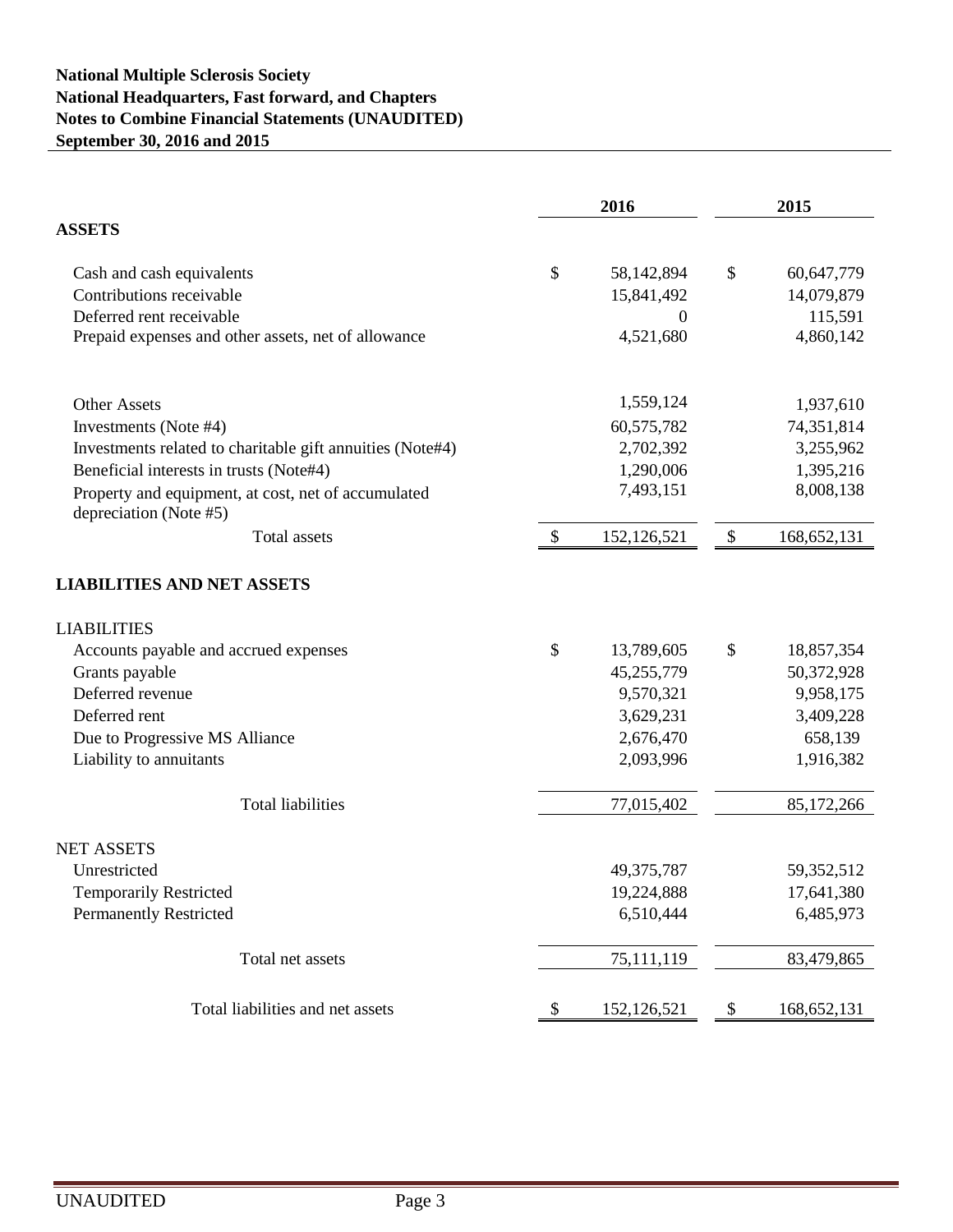#### **National Multiple Sclerosis Society National Headquarters, Fast Forward, and Chapters Notes to Combined Financial Statements (UNAUDITED) September 30, 2016 and 2015**

|                                                                                                                                                       |                     |    | <b>Temporarily</b>       | <b>Permanently</b> |                          | 2016 |               | 2015 |               |
|-------------------------------------------------------------------------------------------------------------------------------------------------------|---------------------|----|--------------------------|--------------------|--------------------------|------|---------------|------|---------------|
|                                                                                                                                                       | <b>Unrestricted</b> |    | <b>Restricted</b>        |                    | <b>Restricted</b>        |      | <b>Total</b>  |      | Total         |
| <b>SUPPORT AND OTHER REVENUE</b>                                                                                                                      |                     |    |                          |                    |                          |      |               |      |               |
| <b>RECEIVED DIRECTLY</b>                                                                                                                              |                     |    |                          |                    |                          |      |               |      |               |
| Contributions (includes donated public service<br>announcements of approximately and \$12,219,000 and<br>\$5,976,000 for 2016 and 2015, respectively) | 55,165,988<br>\$    | \$ | 7,834,146                | \$                 | 40,437                   | \$   | 63,040,571    | \$   | 60,562,266    |
| Legacies & Bequests                                                                                                                                   | 8,619,720           |    | 554,999                  |                    | 4,526                    |      | 9,179,245     |      | 15,388,512    |
| Special Events (Note#3)                                                                                                                               | 156,922,187         |    |                          |                    |                          |      | 156,922,187   |      | 161,123,634   |
| Less: Direct Donor Benefits (Note#3)                                                                                                                  | (23,100,378)        |    |                          |                    | $\overline{\phantom{a}}$ |      | (23,100,378)  |      | (22,978,856)  |
| Total received directly                                                                                                                               | 197,607,517         |    | 8,389,145                |                    | 44,963                   |      | 206,041,625   |      | 214,095,556   |
| RECEIVED INDIRECTLY                                                                                                                                   |                     |    |                          |                    |                          |      |               |      |               |
| Allocated by Federated Fundraising Agencies                                                                                                           | 142,089             |    | 222,993                  |                    |                          |      | 365,082       |      | 505,307       |
| <b>Government Grants</b>                                                                                                                              | 75,000              |    | $\overline{\phantom{a}}$ |                    |                          |      | 75,000        |      | 313,423       |
| Total received Indirectly                                                                                                                             | 217,089             |    | 222,993                  |                    | $\overline{\phantom{a}}$ |      | 440,082       |      | 818,730       |
| Total support                                                                                                                                         | 197,824,606         |    | 8,612,138                |                    | 44,963                   |      | 206, 481, 707 |      | 214,914,286   |
| <b>OTHER REVENUE</b>                                                                                                                                  |                     |    |                          |                    |                          |      |               |      |               |
| <b>Investment Return Revenue</b>                                                                                                                      | 5,079,859           |    | 385,528                  |                    | 69,404                   |      | 5,534,791     |      | (4,558,434)   |
| All Other Revenue                                                                                                                                     | 6,762,933           |    | 300                      |                    |                          |      | 6,763,233     |      | 5,191,910     |
| Total other revenue                                                                                                                                   | 11,842,792          |    | 385,828                  |                    | 69,404                   |      | 12,298,024    |      | 633,476       |
| Net assets released from restrcition and reclassifications                                                                                            | 7,504,354           |    | (7,414,458)              |                    | (89, 896)                |      |               |      | (1,160,477)   |
| Total revenue and other support                                                                                                                       | \$217,171,752       | S  | 1,583,508                | \$                 | 24,471                   | \$   | 218,779,731   |      | \$214,387,285 |
|                                                                                                                                                       |                     |    |                          |                    |                          |      |               |      |               |
| <b>EXPENSES</b>                                                                                                                                       |                     |    |                          |                    |                          |      |               |      |               |
| Research                                                                                                                                              | 50,949,068          |    |                          |                    |                          |      | 50,949,068    |      | 56,081,336    |
| Client & Community Services                                                                                                                           | 47,801,635          |    |                          |                    |                          |      | 47,801,635    |      | 53,505,903    |
| Professional Education & Training                                                                                                                     | 6,126,550           |    |                          |                    |                          |      | 6,126,550     |      | 6,192,678     |
| Public Health Education (includes donated public service<br>announcements of approximately \$12,219,000 and                                           |                     |    |                          |                    |                          |      |               |      |               |
| \$5,976,000 for 2016 and 2015, respectively)                                                                                                          | 35,730,857          |    |                          |                    |                          |      | 35,730,857    |      | 29, 141, 009  |
| Services to Chapters                                                                                                                                  | 27,149,840          |    |                          |                    |                          |      | 27,149,840    |      | 25,678,490    |
| <b>Total Program Services</b>                                                                                                                         | 167,757,950         |    | $\overline{\phantom{a}}$ |                    |                          |      | 167,757,950   |      | 170,599,416   |
| <b>SUPPORTING SERVICES</b>                                                                                                                            |                     |    |                          |                    |                          |      |               |      |               |
| Fund-Raising                                                                                                                                          | 39,127,373          |    |                          |                    |                          |      | 39,127,373    |      | 37,385,735    |
| Management & General                                                                                                                                  | 20,263,154          |    |                          |                    |                          |      | 20,263,154    |      | 19,001,342    |
| Total supporting services                                                                                                                             | 59,390,527          |    |                          |                    |                          |      | 59,390,527    |      | 56,387,077    |
| Total expenses                                                                                                                                        | 227,148,477         |    |                          |                    |                          |      | 227,148,477   |      | 226,986,493   |
| Changes in net assets                                                                                                                                 | (9,976,725)         |    | 1,583,508                |                    | 24,471                   |      | (8,368,746)   |      | (12,599,208)  |
|                                                                                                                                                       |                     |    |                          |                    |                          |      |               |      |               |
| Net Assets, beginning of year                                                                                                                         | 59,352,512          |    | 17,641,380               |                    | 6,485,973                |      | 83,479,865    |      | 96,079,073    |

*The accompanying notes are an intergral part of these combined financial statements.*

| check<br>. | (9, 976, 725) | 1,583,508 | 24,471 | $(8,368,746)$ \$ | (12, 599, 208) |
|------------|---------------|-----------|--------|------------------|----------------|
|            |               |           |        |                  |                |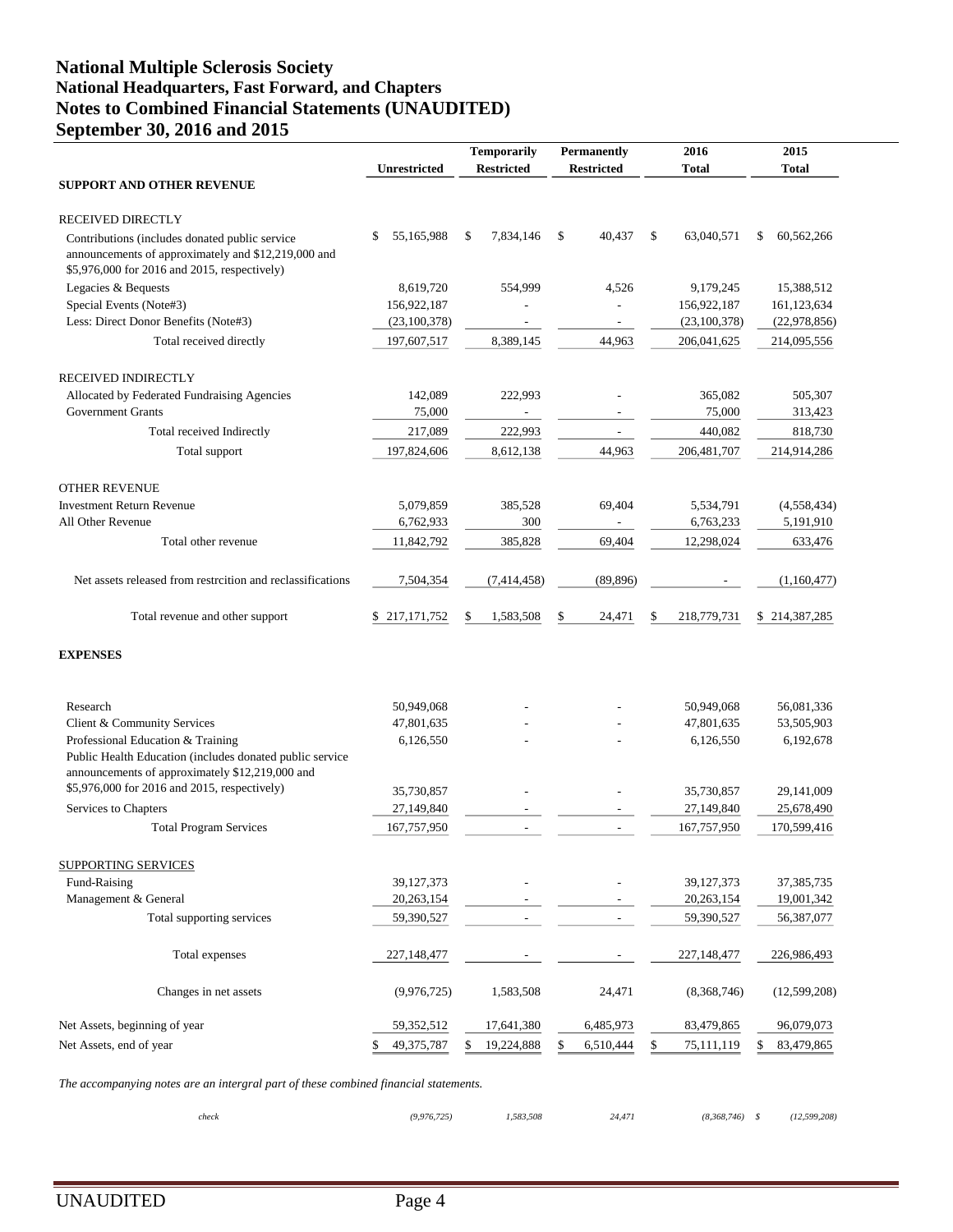#### **National Multiple Sclerosis Society National Headquarters, Fast Forward, and Chapters National Headquarters, Fast Forward, and Chapters Notes to Combined Financial Statements (UNAUDITED) September 30, 2016 and 2015 National Multiple Sclerosis Society**

|                                                        |                                         | <b>Program Activities</b>                         |                                                  |                            |                                       | <b>Support Services</b> |                            |                           |                  |                                               |                           |                                   |
|--------------------------------------------------------|-----------------------------------------|---------------------------------------------------|--------------------------------------------------|----------------------------|---------------------------------------|-------------------------|----------------------------|---------------------------|------------------|-----------------------------------------------|---------------------------|-----------------------------------|
|                                                        | Research<br>and Research<br>Fellowships | <b>Client</b> and<br>Community<br><b>Services</b> | Professional<br><b>Education</b> and<br>Training | Public<br><b>Education</b> | <b>Services</b> to<br><b>Chapters</b> | <b>Total</b>            | Fund<br>Raising            | Management<br>and General | <b>Total</b>     | <b>Benefit</b><br>to Donor<br><b>Expenses</b> | <b>Year Ended</b><br>2016 | <b>Year Ended</b><br>2015         |
| Research and research fellowship grants                | \$44,676,350                            | 1,978,049<br>-S                                   | 1,664,818                                        | -S                         | S.                                    | 48,319,217              | -S                         | <sup>\$</sup>             | <b>S</b>         | <sup>\$</sup>                                 | 48,319,217<br>\$.         | 52,423,017<br>-S                  |
| Specific assistance to individuals and clinics         |                                         | 5,209,744                                         |                                                  |                            |                                       | 5,209,744               |                            |                           |                  |                                               | 5,209,744                 | 5,937,171                         |
| <b>Salaries</b>                                        | 2,855,819                               | 22,490,698                                        | 2,525,602                                        | 12,356,929                 | 10,878,374                            | 51,107,422              | 12,753,562                 | 10,010,551                | 22,764,113       |                                               | 73,871,535                | 72,367,075                        |
| Retirement and health insurance benefits for employees | 571,817                                 | 3,580,662                                         | 380,152                                          | 1,758,768                  | 2,693,347                             | 8,984,746               | 1,785,387                  | 1,806,944                 | 3,592,331        |                                               | 12,577,077                | 11,386,956                        |
| Payroll taxes                                          | 155,668                                 | 1,784,375                                         | 198,336                                          | 946,141                    | 721,774                               | 3,806,294               | 1,008,327                  | 743,746                   | 1,752,073        |                                               | 5,558,367                 | 5,678,442                         |
| Total salaries and related expenses                    | 3,583,304                               | 27,855,735                                        | 3,104,090                                        | 15,061,838                 | 14,293,495                            | 63,898,462              | 15,547,276                 | 12,561,241                | 28,108,517       |                                               | 92,006,979                | 89,432,473                        |
| Travel                                                 | 451,619                                 | 1,090,670                                         | 98,866                                           | 392,557                    | 814,770                               | 2,848,482               | 1,113,837                  | 407,652                   | 1,521,489        | 9,736,368                                     | 14,106,339                | 14,676,996                        |
| Professional fees and contract service payments        | 590,882                                 | 2,986,777                                         | 392,456                                          | 2,520,226                  | 7,937,333                             | 14,427,674              | 7,862,022                  | 3,270,410                 | 11,132,432       | $\sim$                                        | 25,560,106                | 24,016,376                        |
| Printing and stationery                                | 115,707                                 | 603,953                                           | 61,917                                           | 1,183,804                  | 289,978                               | 2,255,359               | 2,185,908                  | 551,865                   | 2,737,773        | $\overline{\phantom{a}}$                      | 4,993,132                 | 6,871,851                         |
| Dues, subscriptions and reprints                       | 71,137                                  | 69,574                                            | 9,798                                            | 117,050                    | 287,673                               | 555,232                 | 139,775                    | 171,464                   | 311,239          | $\sim$                                        | 866,471                   | 873,507                           |
| Office supplies                                        | 16,067                                  | 319,035                                           | 20,339                                           | 111,603                    | 179,967                               | 647,011                 | 161,934                    | 100,749                   | 262,683          | 1,413,568                                     | 2,323,262                 | 2,835,442                         |
| Rent and electricity                                   | 280,404                                 | 3,504,420                                         | 373,573                                          | 2,051,094                  | 1,136,821                             | 7,346,312               | 2,177,126                  | 1,361,231                 | 3,538,357        | 4,147,709                                     | 15,032,378                | 14,748,773                        |
| Insurance                                              | 116,240                                 | 227,098                                           | 20,251                                           | 93,252                     | 546,950                               | 1,003,791               | 61,441                     | 206,393                   | 267,834          | $\sim$                                        | 1,271,625                 | 1,370,067                         |
| Postage, trucking and express                          | 69,252                                  | 398,814                                           | 53,057                                           | 869,000                    | 170,920                               | 1,561,043               | 1,558,648                  | 530,177                   | 2,088,825        | $\overline{\phantom{a}}$                      | 3,649,868                 | 4,162,049                         |
| Telephone                                              | 11,206                                  | 249,163                                           | 10,821                                           | 57,129                     | 53,636                                | 381,955                 | 72,551                     | 52,689                    | 125,240          | $\sim$                                        | 507,195                   | 951,783                           |
| Conferences and meetings                               | 162,140                                 | 1,781,626                                         | 89,197                                           | 296,158                    | 326,260                               | 2,655,381               | 573,736                    | 186,075                   | 759,811          | 829,823                                       | 4,245,015                 | 4,145,260                         |
| Awards and Prizes                                      | 24,226                                  | 60,385                                            | 71,522                                           | 24,167                     | 86,102                                | 266,402                 | 88,534                     | 61,995                    | 150,529          | 3,419,005                                     | 3,835,936                 | 5,757,477                         |
| Donated Services & Advertising (Note #2)               | 558,923                                 | 42,000                                            | $\sim$                                           |                            | $\overline{\phantom{a}}$              | 600,923                 | 2.680,320                  | $\overline{\phantom{a}}$  | 2.680,320        | $\sim$                                        | 3,281,243                 | 3,192,364                         |
| Donated Public Service Announcements (Note#2)          | $\sim$                                  | $\sim$                                            | $\sim$                                           | 12,219,441                 | $\overline{\phantom{a}}$              | 12,219,441              | $\sim$                     | $\overline{\phantom{a}}$  | $\sim$           | $\sim$                                        | 12,219,441                | 5,975,651                         |
| Depreciation and amortization                          | 174,414                                 | 667,960                                           | 64.767                                           | 302.521                    | 706,113                               | 1,915,775               | 279,374                    | 359,814                   | 639,188          | $\overline{\phantom{a}}$                      | 2,554,963                 | 2,465,207                         |
| Sundry equipment                                       | $\sim$                                  | 334,596                                           | 39.567                                           | 195,066                    | $\sim$                                | 569,229                 | 239,090                    | 120,818                   | 359,908          | $\sim$                                        | 929,137                   | 1,312,850                         |
| Sundry                                                 | 47,197                                  | 422,036                                           | 51.511                                           | 235,951                    | 319,822                               | 1,076,517               | 4,385,801                  | 320,581                   | 4,706,382        | 3,553,905                                     | 9,336,804                 | 8,817,035                         |
| National Programs Expense                              | $\overline{\phantom{a}}$                | $\sim$                                            | $\sim$                                           | $\overline{\phantom{a}}$   | $\sim$                                | $\sim$                  | $\sim$                     | $\sim$                    | $\sim$           | $\sim$                                        | $\sim$                    | $\sim$                            |
| Total expenses                                         | 2,689,414                               | 12,758,107                                        | 1,357,642                                        | 20.669.019                 | 12,856,345                            | 50.330.527              | 23.580,097                 | 7.701.913                 | 31,282,010       | 23,100,378                                    | 104,712,915               | 102,172,688                       |
| Total grants, expenses and direct donor costs          | 50,949,068                              | 47,801,635<br>-S                                  | 6,126,550<br>-S                                  | \$ 35,730,857              | 27,149,840<br>S                       | \$167,757,950           | 39,127,373<br><sup>S</sup> | 20,263,154<br>S.          | 59,390,527<br>S. | 23,100,378<br>-S                              | 250,248,855<br>S.         | 249,965,349<br>-S                 |
| Less: direct donor costs                               |                                         |                                                   |                                                  |                            |                                       |                         |                            |                           |                  |                                               | (23,100,378)<br>S.        | (22, 978, 856)                    |
| Total expenses excluding direct donor costs            |                                         |                                                   |                                                  |                            |                                       |                         |                            |                           |                  |                                               | 227,148,477               | $\mathbf{\hat{s}}$<br>226,986,493 |
|                                                        |                                         |                                                   |                                                  |                            |                                       |                         |                            |                           |                  |                                               |                           |                                   |

*The accompanying notes are an intergral part of these combined financial statements.*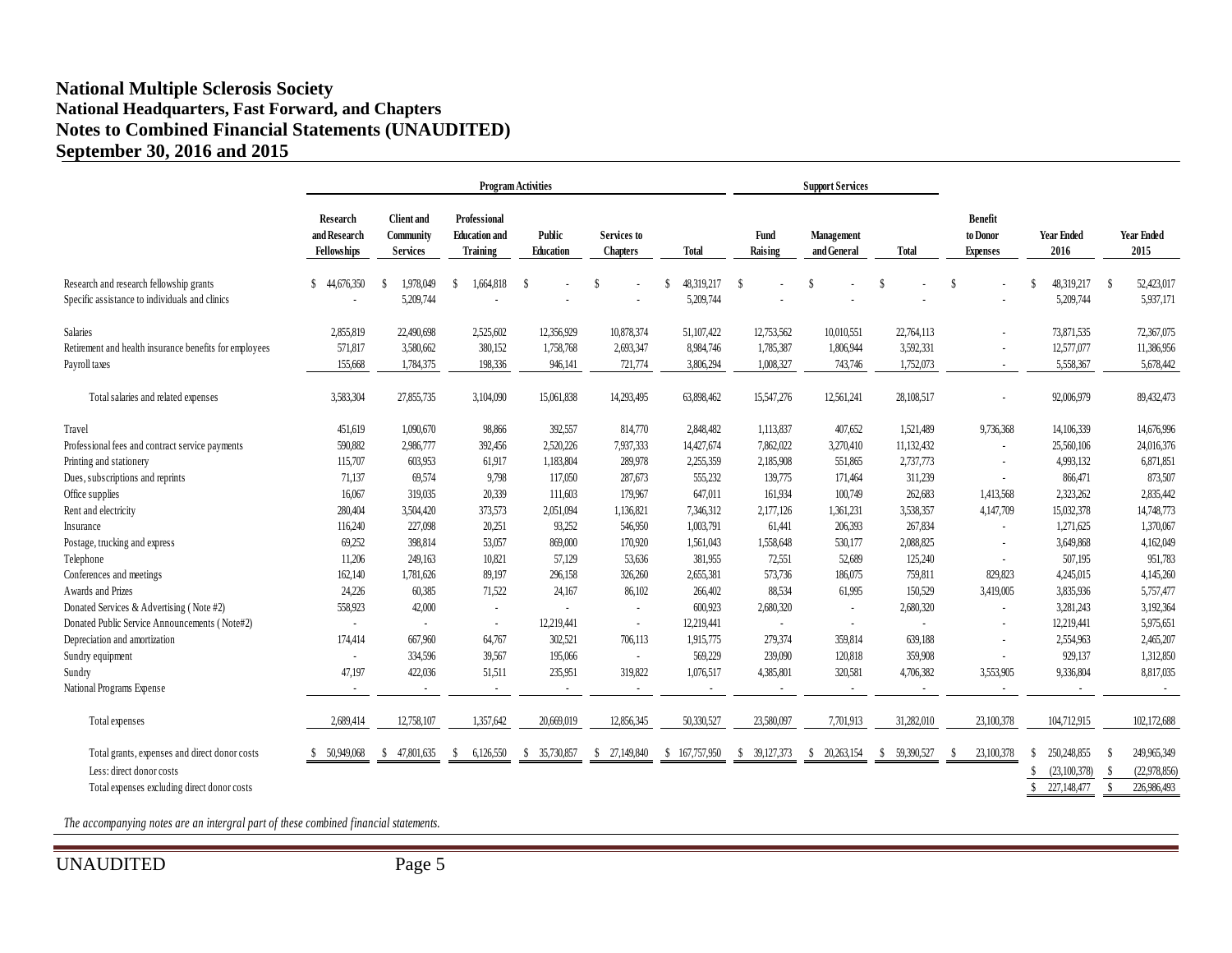### **NOTE 1 ORGANIZATION**

National Multiple Sclerosis Society (the "Society"), a national not-for-profit health agency, mobilizes people and resources to drive research for a cure and to address the challenges of everyone affected by multiple sclerosis ("MS"). The Society is comprised of national and local (chapter) offices across the country, and is governed by a national board of directors and local boards of trustees. The Society's mission is fulfilled through funding cutting-edge research grants and training programs, driving change through advocacy, collaborating with MS organizations worldwide, and connecting people affected by MS to information, resources and people to live their best lives now. To move us ever closer to a world free of MS, the Society, in fiscal 2016 alone, invested over \$51 million to support more than 380 new and ongoing research projects around the world while providing information and services to over one million people.

The Society qualifies as a charitable organization as defined by Internal Revenue Code ("IRC") Section  $501(c)(3)$  and, accordingly, is exempt from federal income taxes under IRC section 501(a). Additionally, since the Society is publicly supported, contributions qualify for the maximum charitable contribution deduction under the IRC. Fast Forward, its consolidated not-for-profit affiliate (collectively "National Headquarters"), derives its tax exemption from the Society and is treated as a "disregarded entity" for tax purposes.

Effective October 1, 2016 the Society consolidated the 36 chapters and the national headquarters into a single entity under one federal employer's identification number. The unified entity will issue one set of audited statements and file a single IRS Form 990. This transition will better align the Society's resources so that the organization can maximize its impact to drive research for a cure and to address the challenges of everyone affected by MS. For accounting purposes, the transition will be treated as an acquisition of 100% of the assets and liabilities of the 36 Chapters by the Society. No consideration was given in exchange for these interests.

### **NOTE 2 SIGNIFICANT ACCOUNTING POLICIIES**

#### **Principles of Combination**

The accompanying consolidated financial statements consist of the accounts of National Headquarters and Fast Forward, a not-for-profit limited liability company and each of the 36 chartered chapters. All transactions between the National Headquarters and the chapters have been eliminated.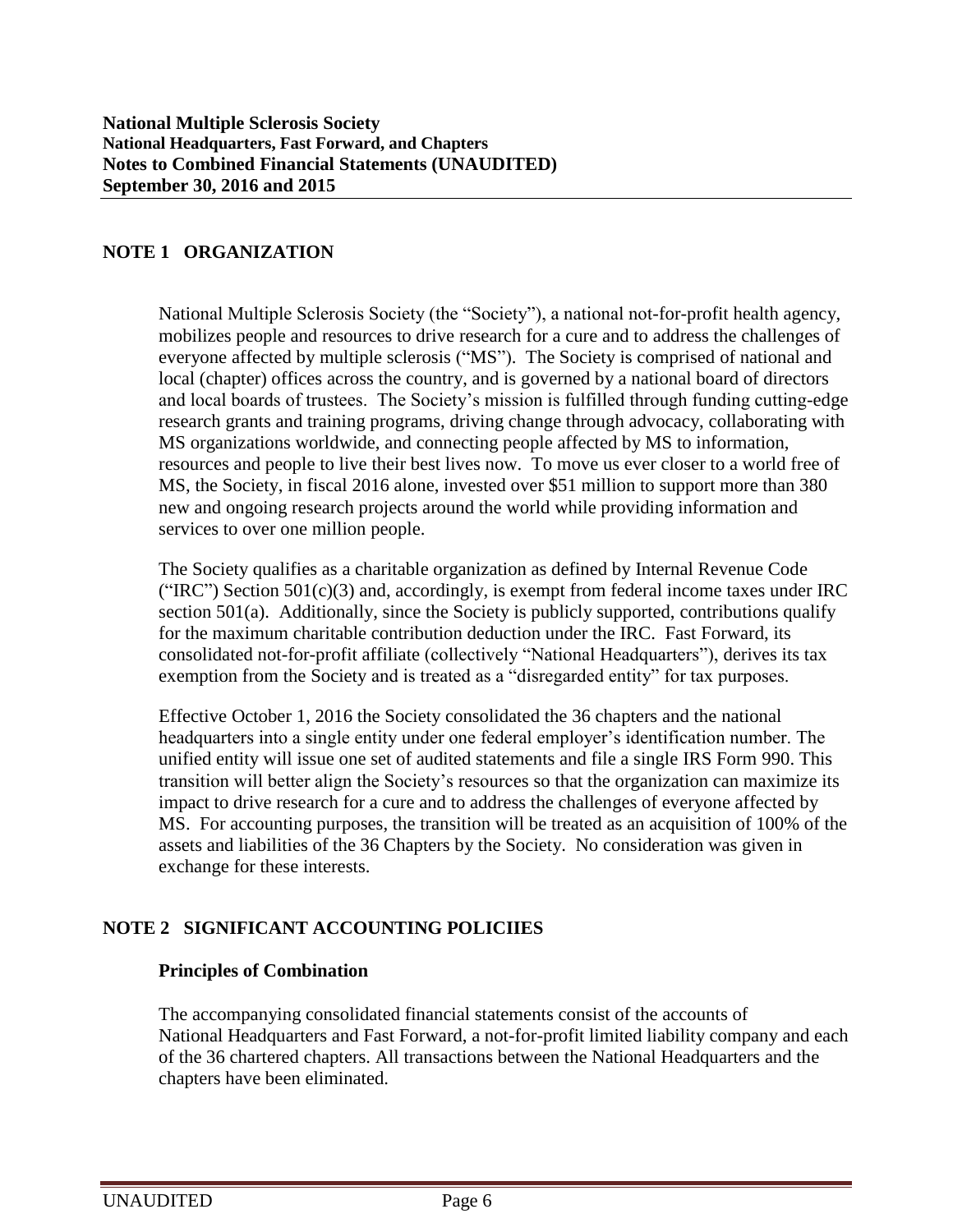### **Use of Estimates**

The preparation of financial statements in conformity with U.S. generally accepted accounting principles ("U.S. GAAP") requires management to make estimates and assumptions that affect the reported amounts of assets and liabilities and disclosure of contingent assets and liabilities and the amounts of revenues and expenses during the reporting period. The most significant of which include the fair values assigned to certain financial instruments; collectability of contributions receivable; donated public service announcements; and, the useful lives assigned to property and equipment. Actual results could differ from those estimates.

### **Basis of Accounting**

The accompanying consolidated financial statements have been prepared using the accrual basis of accounting in accordance with U.S. GAAP. Accordingly, all significant intercompany accounts and transactions have been eliminated in the accompanying consolidated financial statements. Net assets and revenues, expenses, gains, and losses are classified based on the existence or absence of donor-imposed restrictions.

Accordingly, the net assets of the Society and Fast Forward and changes therein are classified and reported as follows:

Unrestricted net assets - Net assets available at the discretion of management and the Board of Directors (the "Board"). These net assets may be used by National Headquarters in support of any of its program or supporting services.

Temporarily restricted net assets - Net assets subject to donor-imposed stipulations that will be met either by actions of National Headquarters and/or passage of time.

Permanently restricted net assets - Net assets which contain certain donor-imposed restrictions that stipulate that such resources be maintained permanently by National Headquarters. Generally, the donors of these assets permit National Headquarters to use all or part of the income earned on related investments for general or specific purposes.

#### **Revenue Recognition**

Contributions (including unconditional promises to give) are recorded at fair value when received. Contributions received with donor stipulations that limit the use of the donated assets are reported as either temporarily restricted or permanently restricted support. Unconditional promises to give, with payments due in future years, are reported as either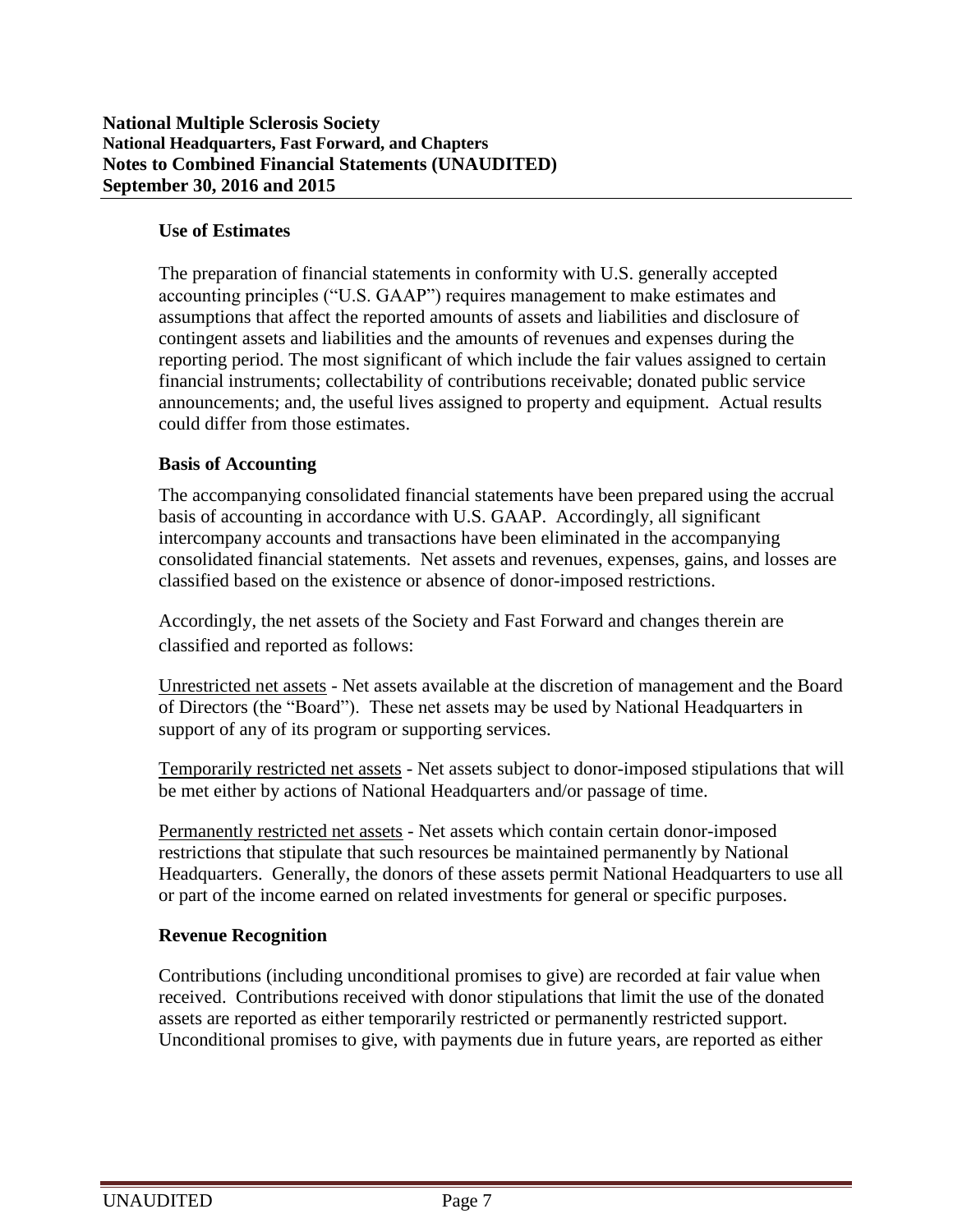temporarily restricted or permanently restricted support, discounted to present value using credit adjusted discount rates which articulate with the collection period of the respective pledge. Such discount rates are not subsequently revised. When a donor restriction expires, that is, when a time restriction ends or a purpose restriction is fulfilled, temporarily restricted net assets are reclassified to unrestricted net assets and reported on the consolidated statements of activities as net assets released from restrictions.

Unconditional bequests (donations received under terms of a will) are reported as revenues when notification of the bequest is received, the amount is reasonably determinable and the probate court declares the will valid.

Revenue generated from advertisers in the Society's Momentum Magazine is recorded on an accrual basis. Revenue from program fees and other sources is recorded at fair value when earned.

Fast Forward receives contributions under separate collaboration agreements with a pharmaceutical company to fund certain Sponsored Research Agreements ("SRAs") entered into with certain organizations for the purpose of conducting specified research and development and therapeutic strategies for progressive multiple sclerosis (R&D) activities. Amounts received, which are refundable to a company if not spent for the specified activities, are recorded as support when the activities have been performed or expenditures have been incurred by the recipient organizations.

### **Allowance for Doubtful Accounts**

The Society maintains an allowance for doubtful accounts for estimated losses that may result from the inability of advertisers to make payment. Such allowances are based on several factors, including, but not limited to, historical experience and the financial condition of the advertisers. These allowances valued at approximately \$16,000 for the years ended September 30, 2016 and 2015.

#### **Expense Allocations**

Functional expenses which are not specifically attributable to program services or supporting services are allocated by management based on various allocation factors.

### **Research Grants**

Research grants are recognized in accordance with defined payment schedules, and as the related conditions on which they depend are met. Research grants, which are generally for three years, are subject to revocation rights by the Society and the continued qualification of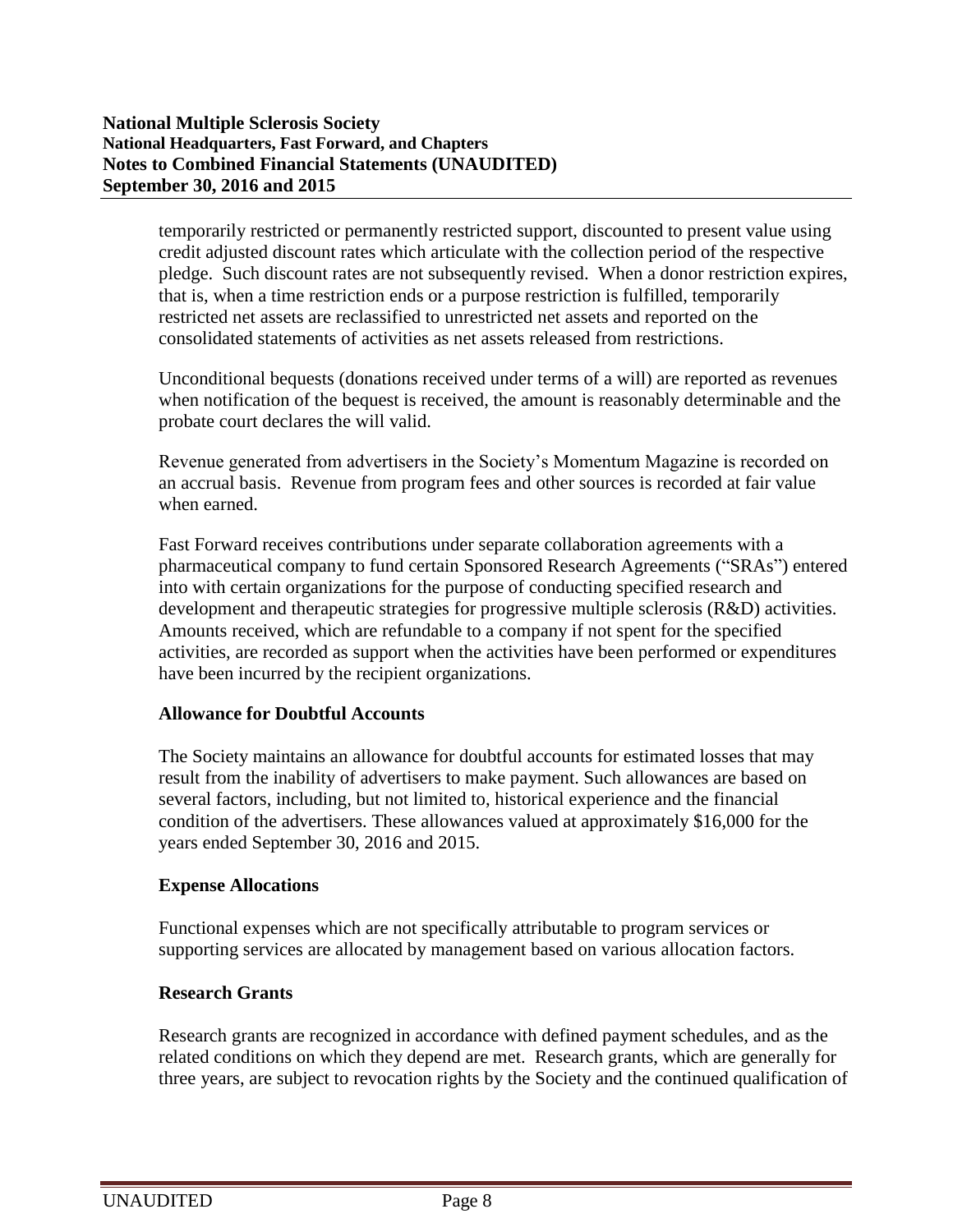grantees, among other criteria, which is evaluated annually. The Society's policy regarding the recognition of grants payable is to include only those amounts for which a specific grantee is identified and the respective grant has been approved by the Society's President and CEO.

Payments made under Sponsored Research Agreements ("SRAs") are recognized as an expense, as services or R&D activities are performed by the funded entities in accordance with the terms of the respective SRA. Funding commitments by Fast Forward, for which future payments are conditioned upon achieving certain milestones set forth in the respective SRA, are not recognized in the financial statements.

### **Cash and Cash Equivalents**

The Society considers highly liquid investments with maturities of three months or less when purchased, other than those held in the investment portfolio, to be cash equivalents.

#### **Investments and Investment Income**

Investments in mutual funds and equity securities are reported at fair value, which is based on published unit values or quoted market prices in active markets as of the reporting date. Investments in debt securities are carried at their fair value, which are based on measurement inputs derived directly from quoted market prices or observable inputs, such as quoted market prices for similar securities, interest rates, credit risks, and other factors. Investments in certificates of deposit are carried at cost, which approximates fair value. Donated securities are recorded at their quoted fair values on the date received. Warrants received in connection with the funding of SRAs are stated at their estimated fair value. Income earned from investments, including realized and unrealized gains and losses and interest and dividends, is recorded in the net asset class owning the assets, except for permanently restricted net assets where the income is recorded as temporarily restricted and then reclassified to unrestricted upon appropriation for expenditure by the Board in accordance with National Headquarters' spending policy.

#### **Split-Interest Agreements and Beneficial Interests in Trusts**

The Society is the beneficiary in a number of split-interest agreements with donors, whereby the Society controls and invests the donated assets and shares with the donor or the donor's designee income generated from these assets until such time as stated in the agreement (usually upon the death of the donor or the donor's designee). At that time, the residual assets are distributed as designated by the donor.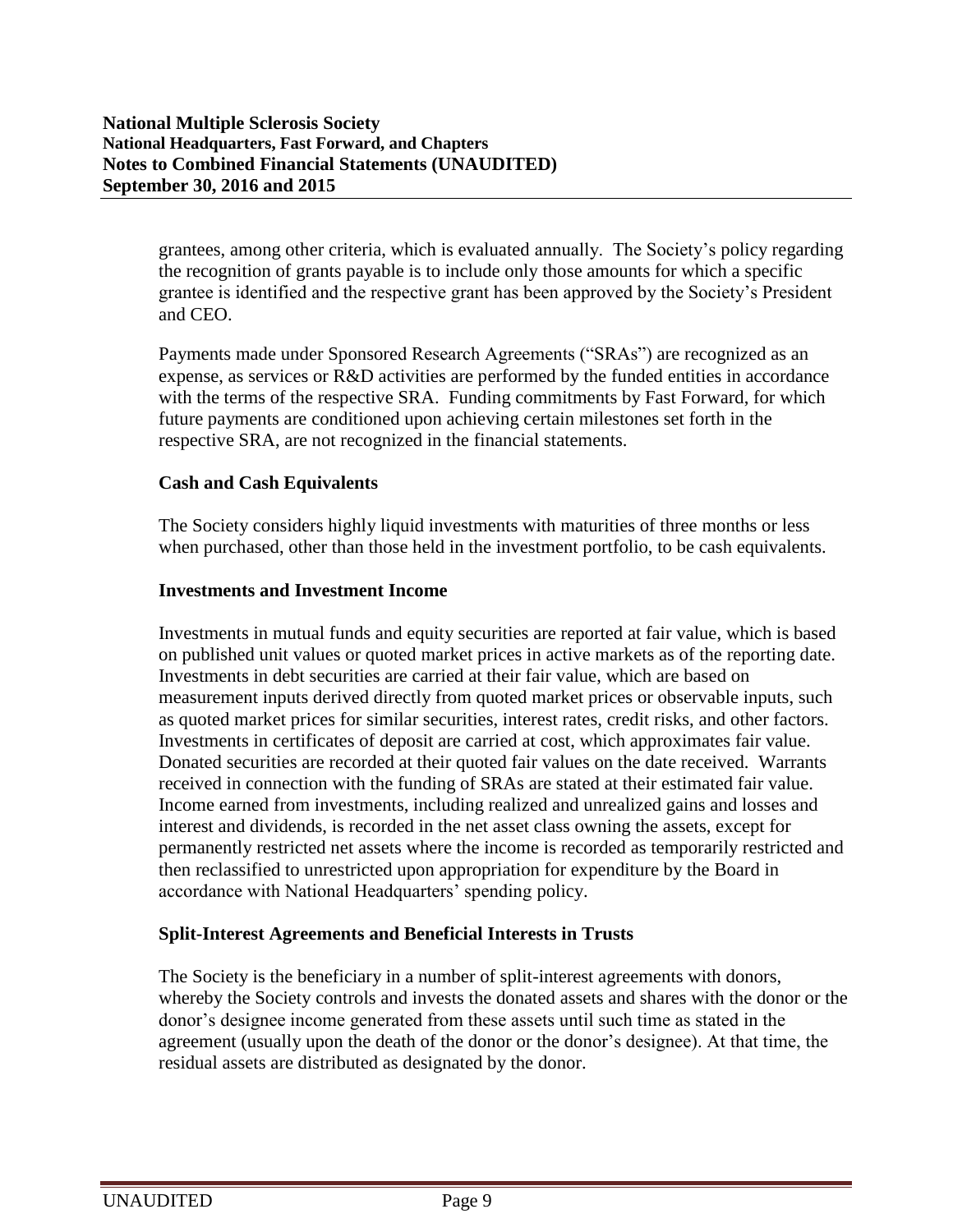### **Property and Equipment**

Property and equipment are carried at cost, if purchased or if donated, at fair value at the date of gift, less accumulated depreciation and amortization. Depreciation is computed on the straight-line basis over the lessor of the estimated useful lives of the assets, which range from 3 to 10 years, or the terms of the lease, as appropriate. The Society capitalizes assets acquired for greater than \$1,000 and with useful lives in excess of one year.

### **Due to Progressive MS Alliance**

The Society is a managing member, along with Associanzione Italiana Sclerosi Multipla (Italy), MS Research Australia, Multiple Sclerosis International Federation, MS Society (United Kingdom), and the Multiple Sclerosis Society of Canada, of the *Progressive MS Alliance* (the "*Alliance*"). The *Alliance* is open to MS organizations from around the world and is continually seeking new member organizations from the global MS community. The *Alliance* made a joint commitment to speed up the development of treatment for progressive MS by removing scientific and technology barriers. The *Alliance* has four strategic objectives which include: raise profile and accelerate progress, secure resources and globalize research funding, inspire, galvanize and engage among priority stakeholders and deliver operational excellence by aligning resources.

As a managing member, the Society committed to providing funds of approximately \$9,305,000 over the following three years which is conditional on various factors, with \$1,428,000 paid to the *Alliance* over three years as well as professional and scientific staff to support the *Alliance*. In addition, the Society maintains custody of the pooled funds contributed from other *Alliance* members within its region. The disbursement of funds for various progressive MS research initiatives are approved by voting *Alliance* members. The Society received a total of \$2,882,000 and \$2,338,000 during the years ending September 30, 2016 and 2015, respectively from *Alliance* members, which will be held until such time the funds are approved for expenditure. As of September 30, 2016 and 2015, the Society recorded unspent donated funds, consisting of both Society and other *Alliance* members' monies, of approximately \$2,676,000 and \$658,000, respectively.

#### **In-Kind Donated Services**

The Society received donated print, radio and television public service announcements of approximately \$12,219,000 and \$5,976,000 for the years ended September 30, 2016 and 2015, respectively. Such amounts, which are based upon information provided by thirdparty media services, are recorded at their estimated fair value determined on the date of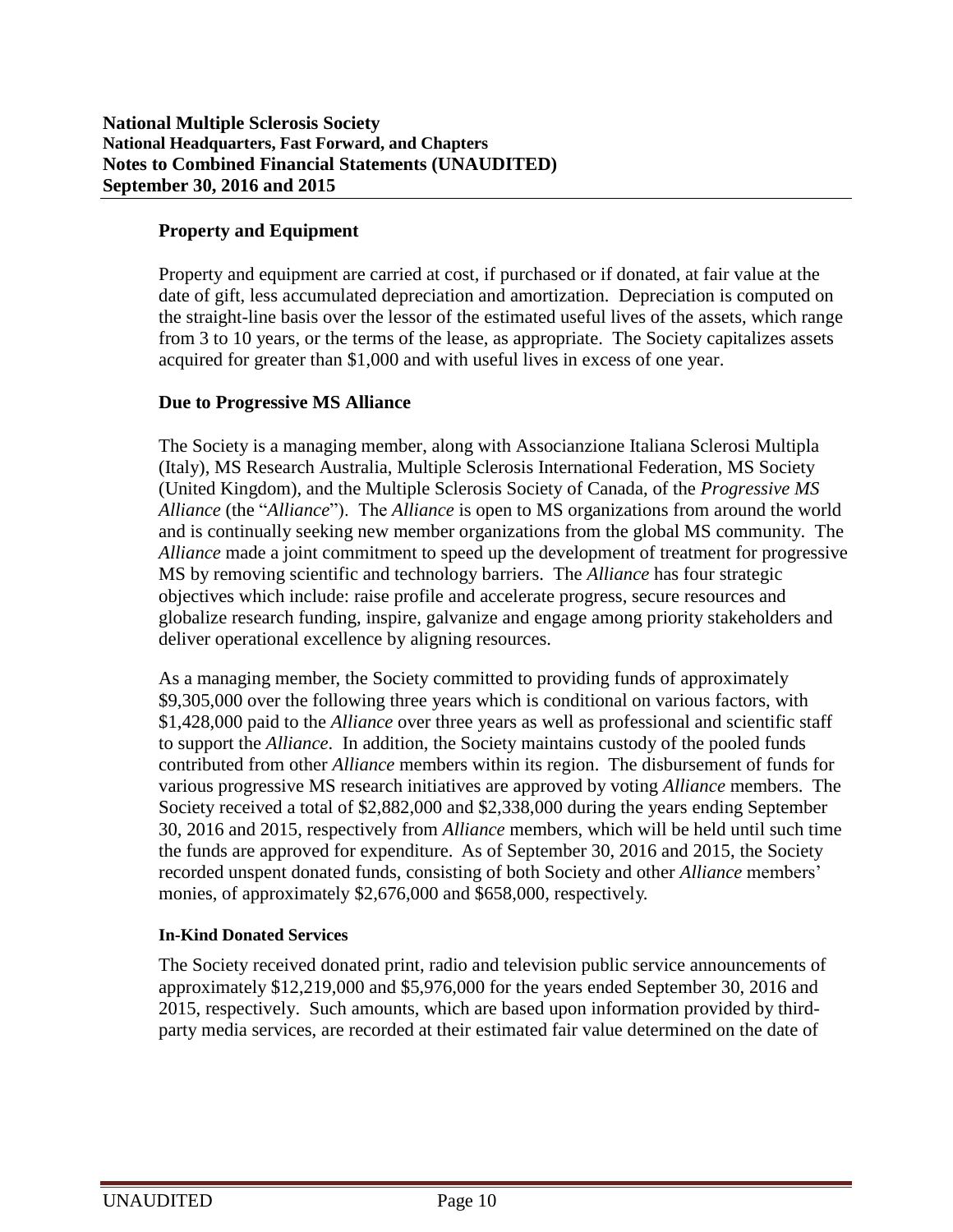contribution and are reported as contributions from individuals and foundations and public education program expense on the accompanying consolidated statements of activities and functional expenses.

Highly qualified volunteers serving on peer review research committees have donated their time and efforts to the Society. These contributed services, which meet the recognition criteria under U.S. GAAP, approximated \$512,000 and \$502,000, respectively, for the years ended September 30, 2016 and 2015. Such amounts are recorded at their estimated fair value at the date of contribution and are reported as contributions from individuals and foundation and expenses on the accompanying consolidated statements of activities and functional expenses.

A number of volunteers, including members of the Board, have made significant contributions of their time in furtherance of the Society's program and support functions. The value of this contributed time does not meet the criteria for recognition as contributed services in accordance with U.S. GAAP and, accordingly, is not reflected in the accompanying consolidated financial statements.

### **Accounting for Uncertainty in Income Taxes**

Guidance in the area of "Accounting for Uncertainty in Income Taxes" under the Financial Accounting Standards Board (the "FASB") Accounting Standards Codification, clarifies the accounting for uncertainty in tax positions taken or expected to be taken in a tax return, including issues relating to financial statement recognition and measurement. This standard provides that the tax effects from an uncertain tax position can be recognized in the financial statements only if the position is "more-likely-than-not" to be sustained, if the position were to be challenged by a taxing authority. The standard also provides guidance on measurement, classification, interest and penalties, and disclosure. The fiscal years ended 2013, 2014, 2015 and 2016 remain open to audit for both federal and state purposes. The Society has processes presently in place to ensure the maintenance of its tax-exempt status; to identify and report unrelated income; to determine its filing and tax obligations in jurisdictions for which it has nexus; and, to identify and evaluate other matters that may be considered tax positions.

### **Recently Issued Accounting Pronouncements**

In May 2014, the Financial Accounting Standards Board ("FASB") issued Accounting Standards Update (ASU) 2014-09, Revenue from Contracts with Customers, to clarify the principles for recognizing revenue and to improve financial reporting by creating common revenue recognition guidance for U.S. GAAP and International Financial Reporting Standards. The core principle of the new guidance is that an entity should recognize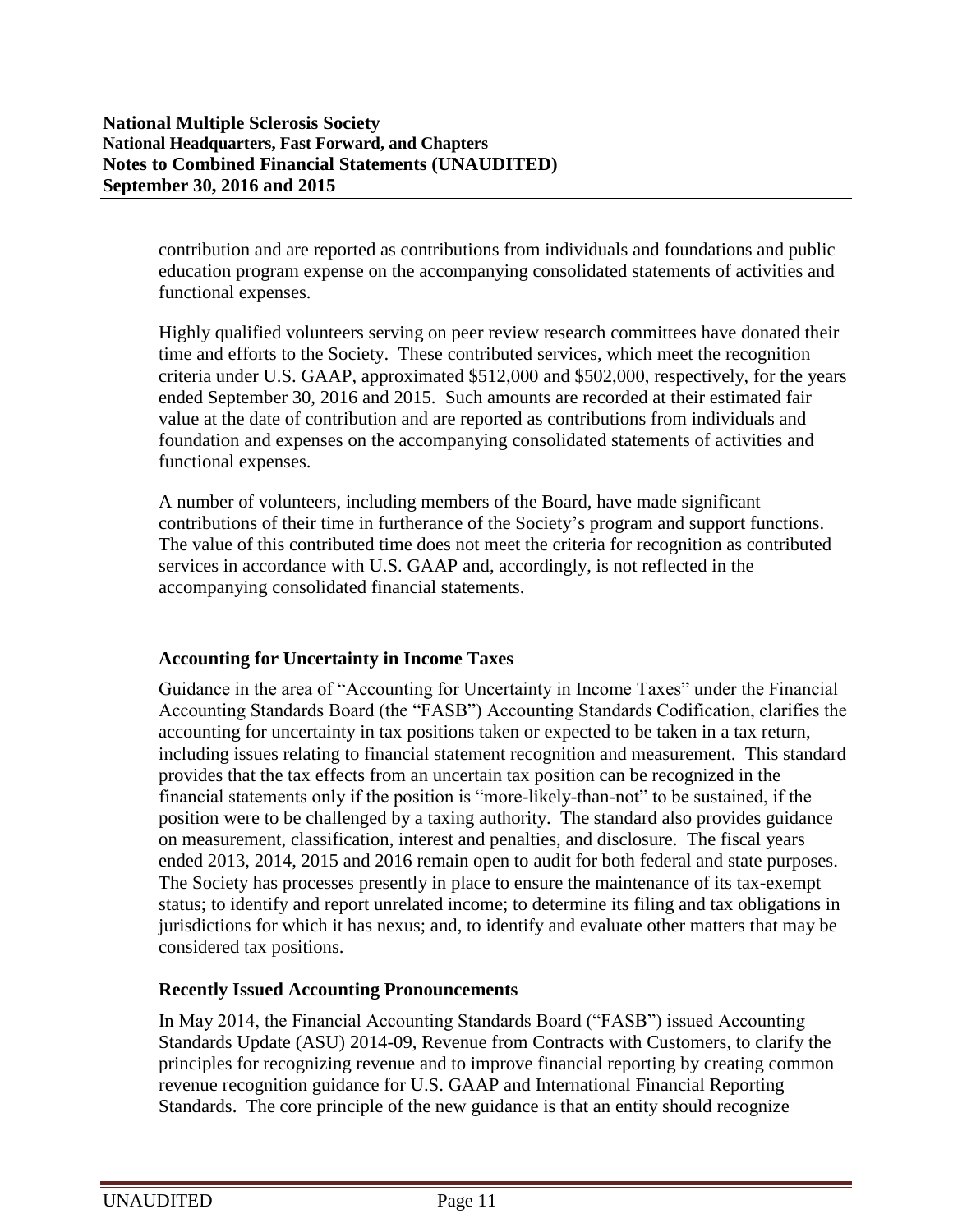revenue to depict the transfer of promised goods or services to customers in an amount that reflects the consideration to which the entity expects to be entitled in exchange for these goods and services. ASU 2014-09 is effective for annual reporting periods beginning after December 15, 2017. The Society has not determined the impact of ASU 2014-09 at this time.

In February 2016, the FASB issued ASU 2016-02, *Leases*, which requires that most leased assets be recognized on the balance sheet as assets and liabilities for the rights and obligations created by these leases. An entity is required to apply the amendments in ASU 2016-02 under the modified retrospective transition approach. This approach includes a number of optional practice expedients. Under these practical expedients, an organization will continue to account for leases that commence before the effective date in accordance with current GAAP, unless the lease is modified. However, lessees are required to recognize on the balance sheet leased assets and liabilities for operating leases at each reporting date. ASU 2016-02 is effective for fiscal years beginning after December 15, 2018. The Society has not determined the impact of ASU 2016-02 at this time.

In August 2016, the FASB issued ASU 2016-14, *Presentation of Financial Statements for Not-For-Profit Entities*, which makes targeted changes to the not-for-profit financial reporting model. The new ASU marks the completion of the first phase of a larger project aimed at improving not-for-profit financial reporting. Under the new standard, net asset reporting will be streamlined and clarified. The existing three-category classification of net assets will be replaced with a simplified model that combines temporarily restricted and permanently restricted into a single category called "net assets with donor restrictions." The guidance for classifying deficiencies in endowment funds and on accounting for the lapsing of restrictions on gifts to acquire property, plant, and equipment have also been simplified and clarified. New disclosures will highlight restrictions on the use of resources that make otherwise liquid assets unavailable for meeting near-term financial requirements. Not-forprofits will continue to have flexibility to decide whether to report an operating subtotal and if so, to self-define what is included or excluded. However, if the operating subtotal includes internal transfers made by the governing board, transparent disclosures must be provided. The standard also imposes several new requirements related to reporting expenses, including providing information about expenses by their natural classification. ASU 2016-14 is effective for fiscal years beginning after December 15, 2017. The Society has not determined the impact of ASU 2016-14 at this time.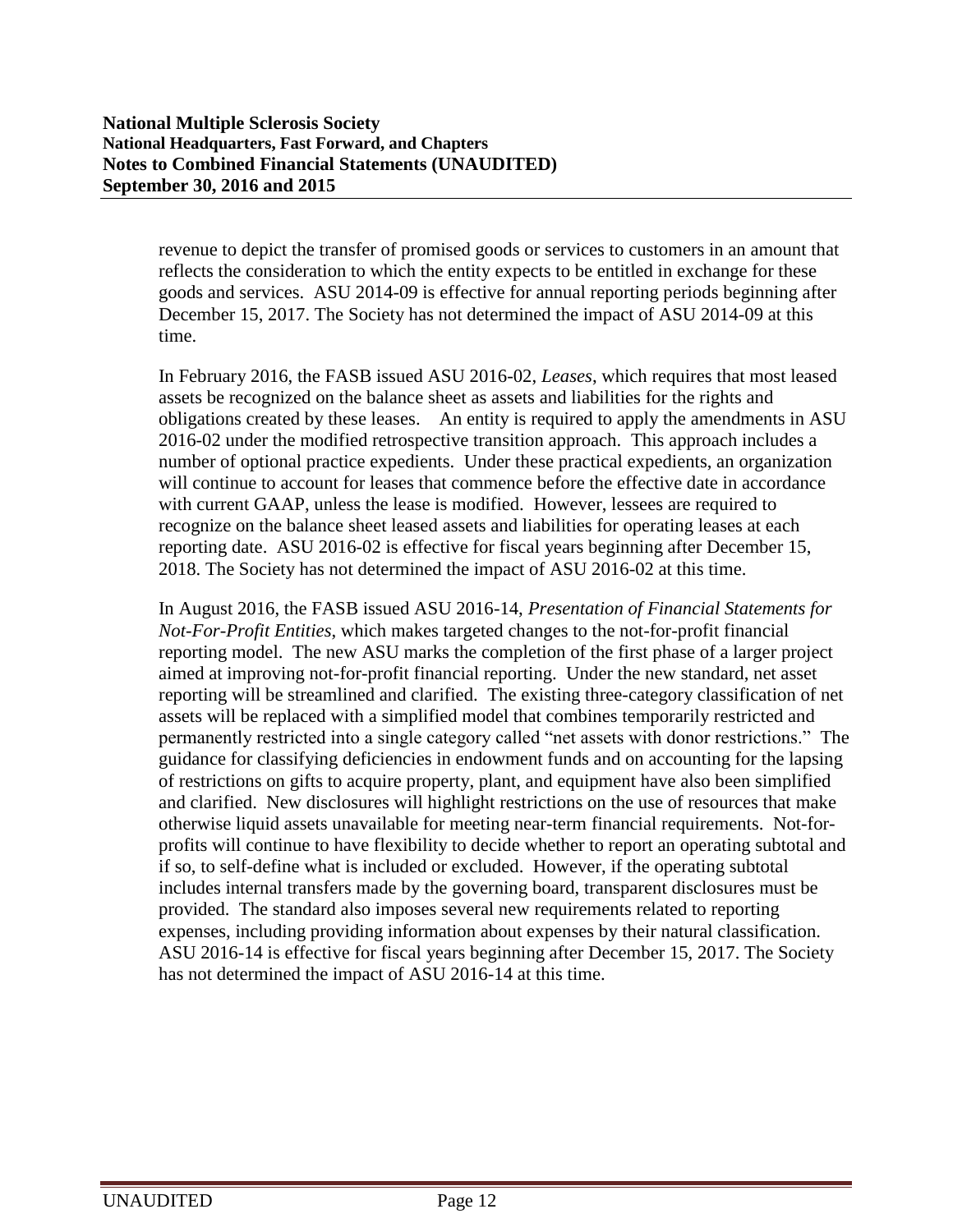### **NOTE 3 SPECIAL EVENT REVENUE**

A summary of the Society's Special Event Revenue at September 30 is as follows:

| Event                       | 2016              | 2015 |                |  |  |
|-----------------------------|-------------------|------|----------------|--|--|
| <b>Bike MS</b>              | \$<br>77,382,285  | \$   | 82,163,169     |  |  |
| Walk MS                     | 49,123,467        |      | 52,400,864     |  |  |
| <b>Muckfest</b>             | 3,059,460         |      | 3,225,054      |  |  |
| Dinner of Champions         | 9,215,972         |      | 6,242,560      |  |  |
| Other Special Events        | 18,141,003        |      | 17,091,987     |  |  |
| Gross Revenue               | 156,922,187       |      | 161,123,634    |  |  |
| less: Direct Donor Benefits | (23,100,378)      |      | (22, 978, 857) |  |  |
| Net Revenue                 | \$<br>133,821,809 | \$   | 138, 144, 777  |  |  |

# **NOTE 4 INVESTMENTS**

A summary of the Society's investments at September 30 is as follows:

| Category                                         | 2016 |            | 2015                      |            |  |
|--------------------------------------------------|------|------------|---------------------------|------------|--|
| Cash $\&$ cash equivalents                       | \$   | 742,328    | $\boldsymbol{\mathsf{S}}$ | 318,300    |  |
| Equities                                         |      | 34,322,888 |                           | 40,058,410 |  |
| <b>Mutual Funds</b>                              |      | 27,880,559 |                           | 34,038,598 |  |
| Other                                            |      | 159,991    |                           | 1,331,722  |  |
| Investments related to charitable gift annuities |      | 2,702,392  |                           | 3,255,962  |  |
| Beneficial interests in trusts                   |      | 91,116     |                           | 1,414,834  |  |
| <b>Total Investments</b>                         |      | 65,899,274 |                           | 79,002,992 |  |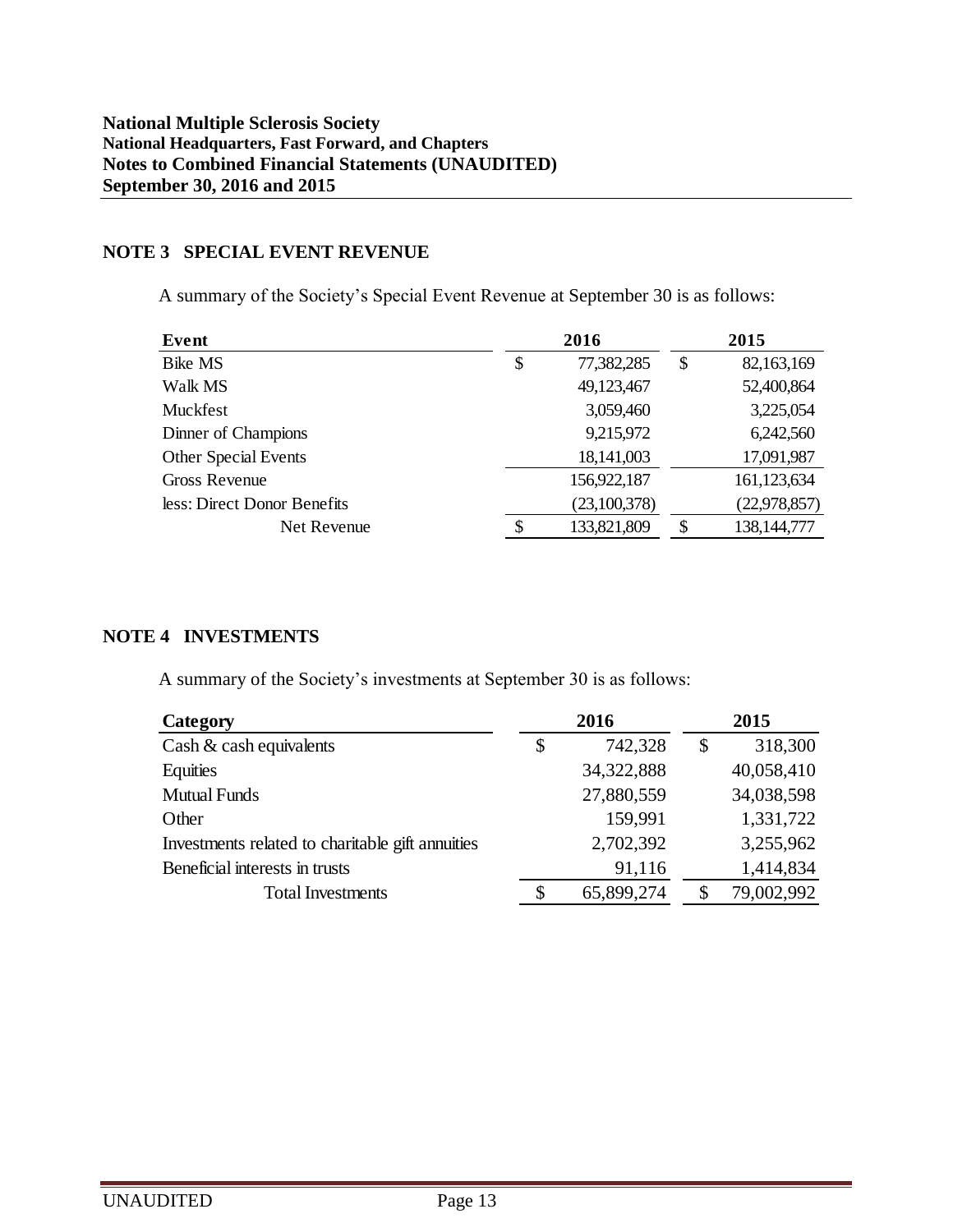### **NOTE 5 FIXED ASSETS**

At September 30, fixed assets consist of the following:

| Category                                   | 2016            | 2015            |
|--------------------------------------------|-----------------|-----------------|
| Furniture & Fixtures                       | \$<br>4,067,944 | \$<br>4,183,835 |
| Computer & Software                        | 10,759,871      | 8,010,988       |
| Equipment                                  | 2,518,915       | 4,386,047       |
| Leasehold Improvements                     | 5,456,244       | 5,535,070       |
|                                            | 22,802,974      | 22,115,940      |
| <b>Accum Depreciation and Amortization</b> | (15,309,823)    | (14, 107, 802)  |
| <b>Net Fixed Assets</b>                    | \$<br>7,493,151 | 8,008,138       |

### **NOTE 6 PENSION**

The Society maintains a noncontributory defined contribution retirement plan which covers all eligible employees of the National Headquarters and participating Chapters. Chapters not participating in the Society plan have defined contribution plans as well. Total Society pension expense for the years ended September 30, 2016 and 2015 was approximately \$2,279,000 and \$1,590,000, respectively.

#### **NOTE 7 LEASES**

Approximate future minimum lease commitments and related sub-lease income under the Society's various lease arrangements are as follows:

| <b>Year ending September 30th</b> | <b>Lease Payments</b> |
|-----------------------------------|-----------------------|
| 2017                              | \$<br>7,533,000       |
| 2018                              | 6,628,000             |
| 2019                              | 5,868,000             |
| 2020                              | 5,401,000             |
| 2021                              | 4,631,000             |
| <b>Thereafter</b>                 | 5,001,000             |
| Less: Sublease Income             | (4,621,000)           |
| <b>Total Future Minimum</b>       | \$<br>30,441,000      |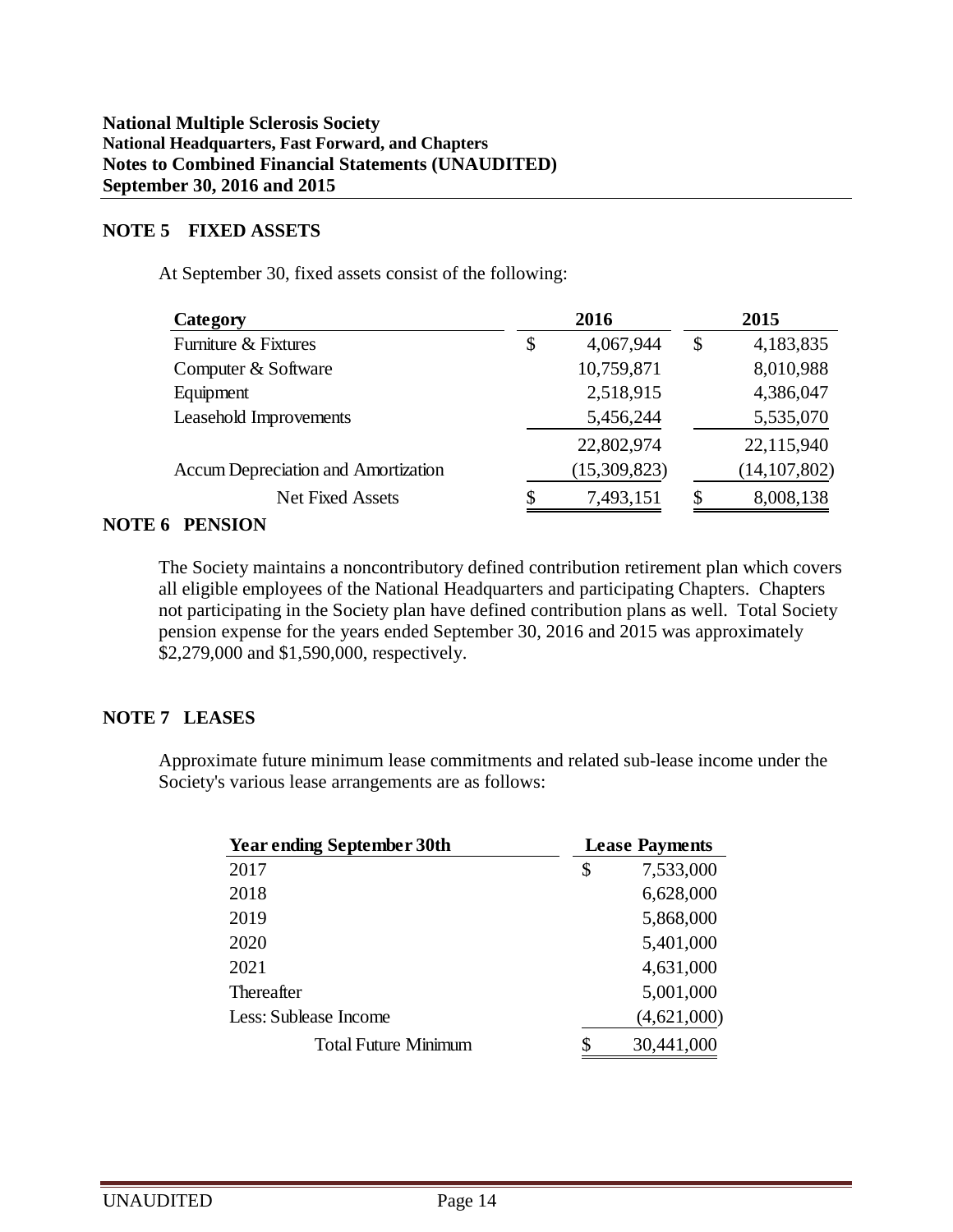### **NOTE 8 COMMITMENTS FOR RESEARCH AND FELLOWSHIP GRANTS**

The Society's program services include funding for research and fellowship projects to be conducted in the future, generally over a three-year period. Commitments for research and fellowship projects approved for funding in fiscal 2017 have been recorded as research grant expense as of September 30, 2016 and included in the accompanying statement of financial position. The outstanding commitments for research and fellowship projects beyond fiscal 2016 are scheduled for funding approximately as follows:

|                                   | <b>Research and</b> |
|-----------------------------------|---------------------|
| <b>Year Ending September 30th</b> | <b>Fellowships</b>  |
| 2017                              | \$<br>22,747,000    |
| 2018                              | 10,489,000          |
| 2019                              | 2,915,000           |
| 2020                              | 1,221,000           |
| Total                             | 37,372,000          |

These projects will be funded by unrestricted net assets and support and revenue to be generated by the Society.

Commitments for research and fellowship projects are subject, among other things, to revocation rights by the Society, the continued qualifications of grantees and the satisfaction by the grantees of prior conditions before payment.

#### **Collaboration Agreement with Merck KGaA**

Fast Forward entered into an agreement with Merck KGaA, for the purpose of collaborating on the process of soliciting, evaluating, funding, and managing multiple sclerosis research proposals, leading to an SRA between the selected company (the "Funded Entity") and Fast Forward, with Merck KGaA as a third-party beneficiary under the SRA, as well as the execution of a third-party agreement between Merck KGaA and the Funded Entity. The agreement had an initial two-year term, which automatically renewed for three successive 12-month periods, unless terminated earlier in accordance therewith.

Under the collaboration agreement, Fast Forward receives an annual management fee of which any unspent amount will be credited against the management fee for the subsequent year or refunded to Merck KGaA should the collaboration terminate under the conditions set forth therein. The agreement expired on December 31, 2015. Approximately \$17,000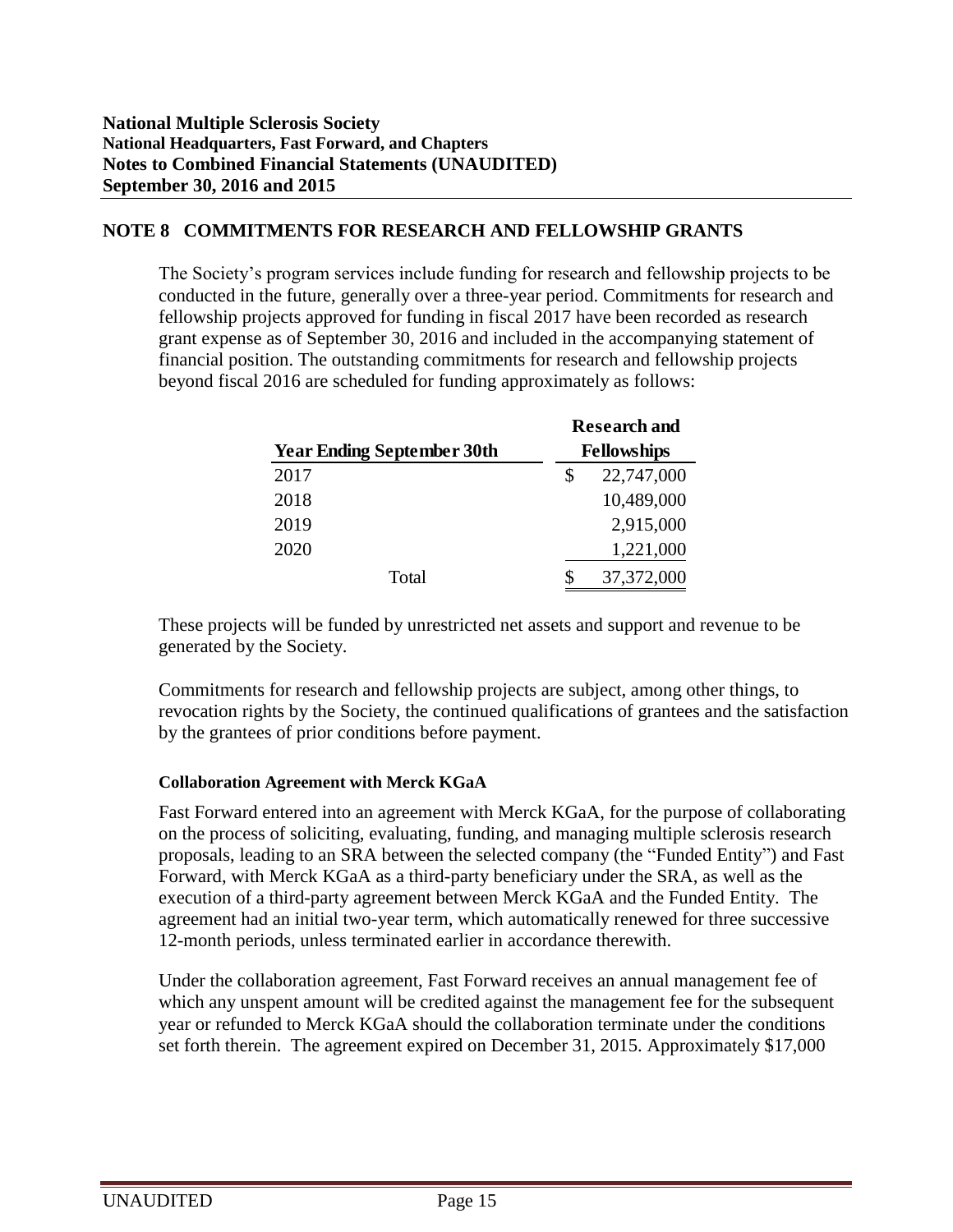and \$347,000 was earned and expended during 2016 and 2015, respectively. These amounts have been recorded as contributions from individuals and foundations, and research and research fellowships program expense in the accompanying consolidated statements of activities and functional expenses

The collaboration agreement further provides that Merck KGaA, subject to certain limitations, funds the research activities established under an SRA executed with the Funded Entity. In addition, Fast Forward provides a matching amount up to 10% of Merck KGaA's funding, subject to availability of funds.

#### **Collaboration Agreement with Other Not-for-Profit Organizations**

Fast Forward entered into a collaboration agreement with two not-for-profit organizations, whereby the organizations agreed to fund Fast Forward's programs to aid early-stage pharmaceutical and biotechnology companies engaged in the development of innovative therapeutic and/or diagnostic strategies for multiple sclerosis, and programs to facilitate the translation of academic multiple sclerosis research discoveries into commercial development. The agreement allowed Fast Forward to choose the companies or institutions to be funded from funds provided by the organizations.

The agreement expired, but the collaboration will continue until the project is complete or funding is fully spent. Fast Forward expensed funding of \$0 and \$325,000 during fiscal years 2016 and 2015, respectively.

#### **Sponsored Research Agreements**

Fast Forward enters into SRAs with selected companies, (each a Research and Development company) ("R&D"), and academic institutions engaged in R&D projects aimed at identifying and developing drugs for the treatment of multiple sclerosis. Under the SRAs, Fast Forward agrees to provide funding for specified R&D activities, payable as defined milestones are achieved. Fast Forward funds SRA's from the public support it receives from donors or through the chapters and National Headquarters, and from other funding entities under collaboration agreements as discussed above. In certain SRAs, Fast Forward received warrants or options to purchase ordinary shares, preferred stock, or common stock, of the respective R&D companies. In addition, certain SRAs entitle Fast Forward to royalties upon the achievement of specified milestones.

There were no warrants received during fiscal 2016 or 2015, and none of the milestones that would require payment of royalties to Fast Forward were achieved.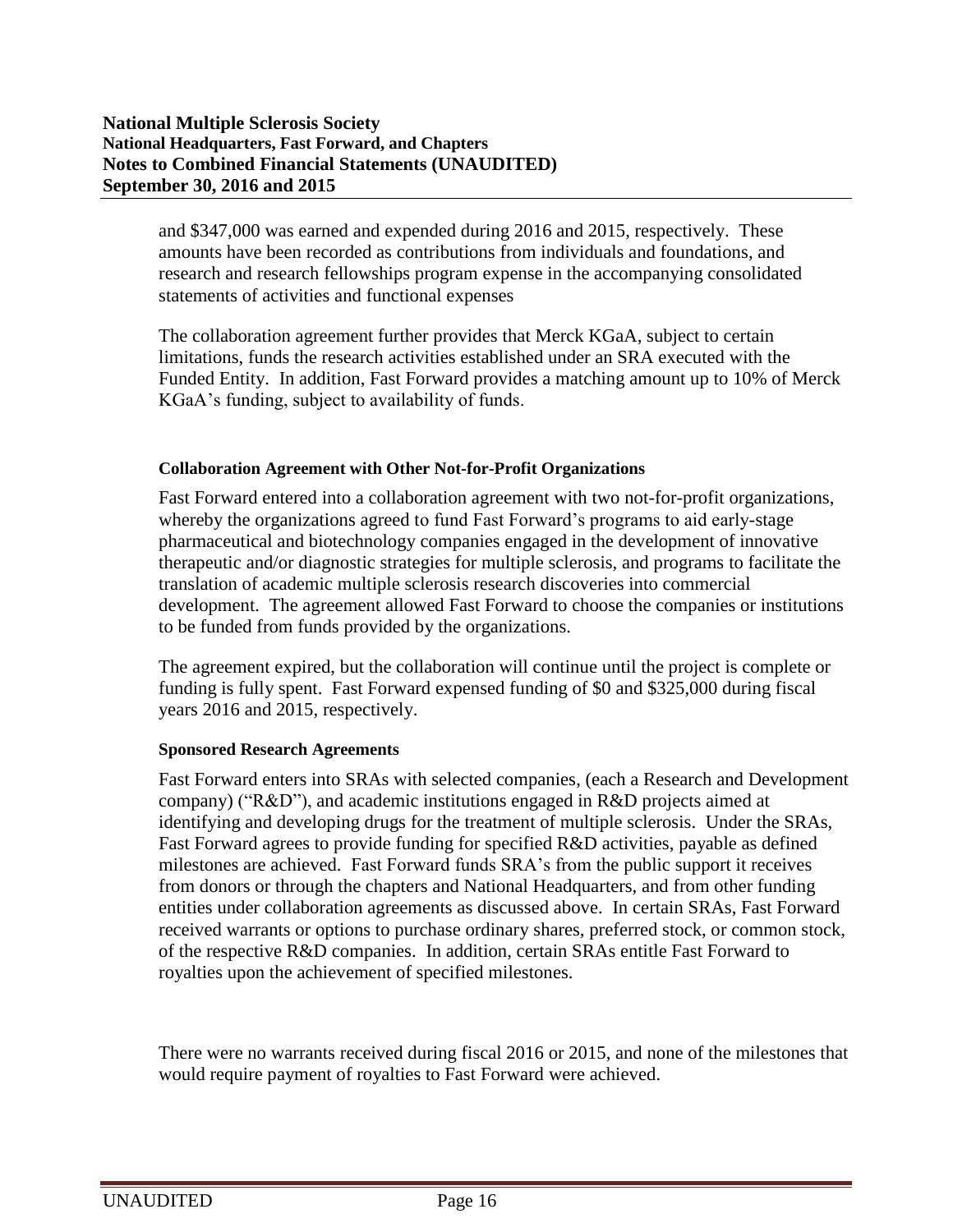#### **National Multiple Sclerosis Society National Headquarters, Fast Forward, and Chapters Notes to Combined Financial Statements (UNAUDITED) September 30, 2016 and 2015**

#### **SRA Fully Funded from Public Support and Collaboration Agreement with Other Not-for-Profit Organizations**

As of September 30, 2016, Fast Forward entered into twenty-five SRAs funded by public support and collaboration agreements with other not-for-profit organizations. Total funds available for expenditure to the R&D companies under these SRAs totaled approximately \$1,085,000 and \$2,153,000 in fiscal 2016 and 2015, respectively. Approximately \$883,000 and \$1,905,000 was charged to R&D grants expense in 2016 and 2015, respectively, and approximately \$202,000 and \$247,000 was recorded as prepaid expense as of September 30, 2016 and 2015, respectively. Outstanding funding commitments under these SRAs at September 30, 2016 and 2015 totaled approximately \$118,000 and \$1,508,000, respectively, and are expected to be satisfied by fiscal 2017.

#### **SRA Funded Under the Collaboration Agreement with Merck KGaA**

As of September 30, 2016, Fast Forward entered into thirteen SRAs pursuant to the terms of the collaboration agreement with Merck KGaA. Total funds available for expenditure to the R&D companies under these SRAs totaled approximately \$155,000 and \$480,000 during fiscal years 2016 and 2015, respectively. Approximately \$155,000 and \$401,000 was charged to R&D grants expense during fiscal years 2016 and 2015, respectively, and approximately \$0 and \$80,000 was recorded as prepaid expense as of September 30, 2016 and 2015, respectively. Outstanding funding commitments under these SRAs at September 30, 2016 and 2015 totaled approximately \$4,000 and \$177,000, respectively, and are expected to be satisfied by fiscal 2017.

# **NOTE 9 JOINT COSTS**

In fiscal 2016 and 2015, the Society incurred joint costs for informational materials and activities that included fund-raising appeals. Such costs are allocated based on applicable accounting standards.

The costs were allocated as follows for September 30,

| <b>Allocations</b>      | 2016 |           | 2015 |           |  |
|-------------------------|------|-----------|------|-----------|--|
| <b>Public Education</b> | \$   | 702,000   |      | 787,000   |  |
| Fundraising             |      | 4,865,000 |      | 5,049,000 |  |
| Management & General    |      | 2,214,000 |      | 2,214,000 |  |
| Total                   | \$   | 7,781,000 |      | 8,050,000 |  |